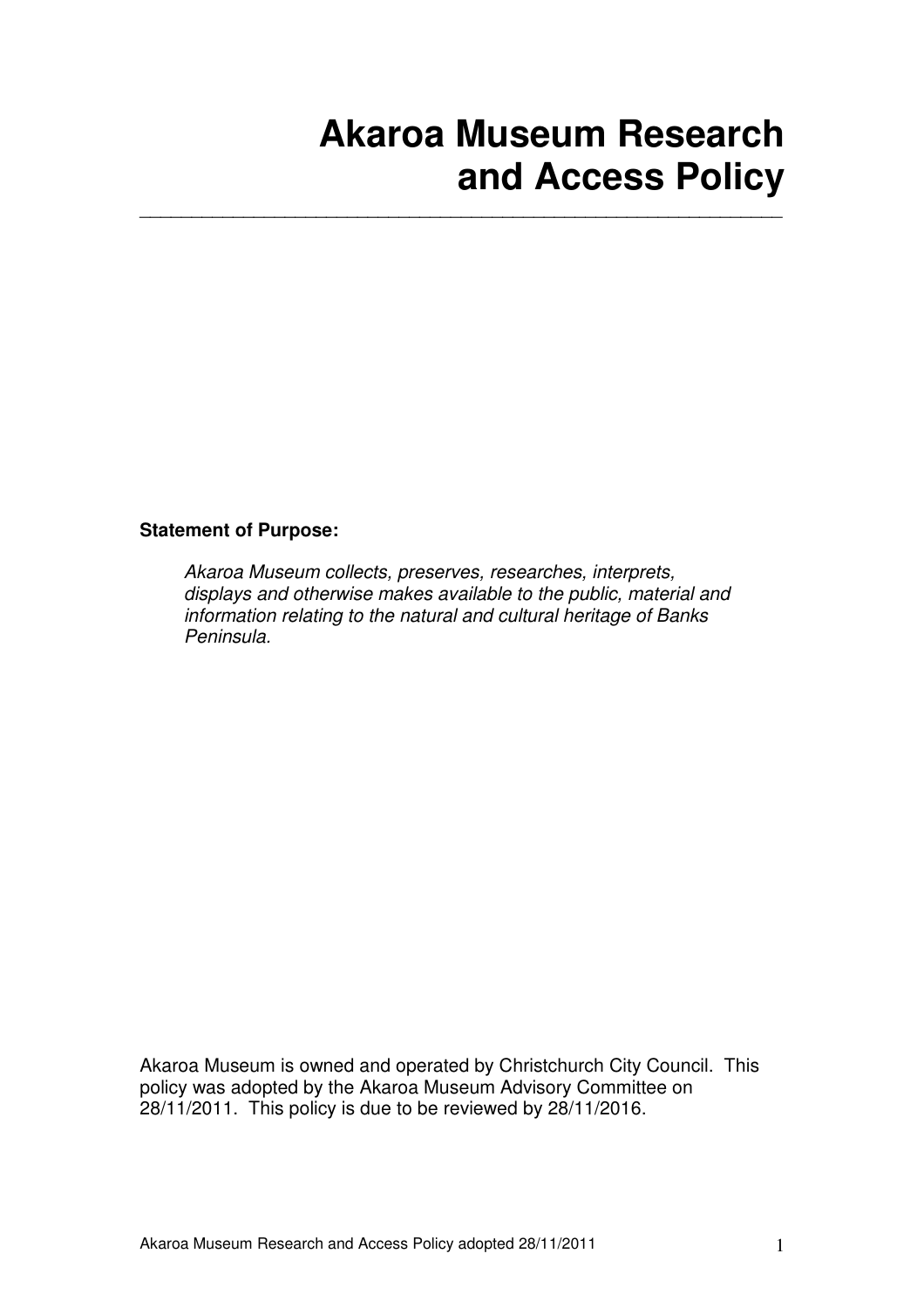# **1. Purpose of this policy**

Akaroa Museum is a public museum and its collections are held for the public good on behalf of the community and the wider public, effectively in trust. Akaroa Museum is owned and operated by the Christchurch City Council. Museum staff provide museum users with a public service.

The Museum encourages and facilitates access to the Museum, its collections and its services, both intellectually and physically, but must weigh the right of access against the physical and cultural well being of the collections. The purpose of this policy is to help balance these competing demands, and to assist external researchers in understanding decisions made by staff regarding access to collections.

#### **2. Akaroa Museum and research**

Objects are collected by the Museum with thought to their value as evidence. The range of objects in the collections is outlined in the Akaroa Museum Acquisitions and Disposals Policy.

Research is a basic museum activity undertaken in the management, display and interpretation of the collections. Answering research enquiries from sources external to the Museum is a service offered by the Museum that assists individual or group intellectual access to the collections, promotes interest and understanding of history and heritage, and may help in the development of knowledge about the past, or in inspiring creative responses to collections. This aspect of the service relates directly to the Museum's purpose.

Museum research may be undertaken by staff, Museum volunteers, or agents contracted to the Museum or Council. All research is valued and all researchers are respected as Museum users, and staff will do their best to assist a researcher in their enquiries.

Research undertaken by the public related to the Museum's collections (objects) or information that the Museum accumulates as part of its operations (for example, genealogical material) is also a normal public function of the Museum.

For auditing, reporting and security purposes the Museum records research enquiries.

# **3. Types of research enquiries**

#### 3.1 Information enquiries

These are requests for data, or interpretations of data (information), which, if they can be answered by staff, will take the form of a written or verbal answer. These may range in type, for example, a short telephone conversation or email, or a formal or informal presentation to group or class.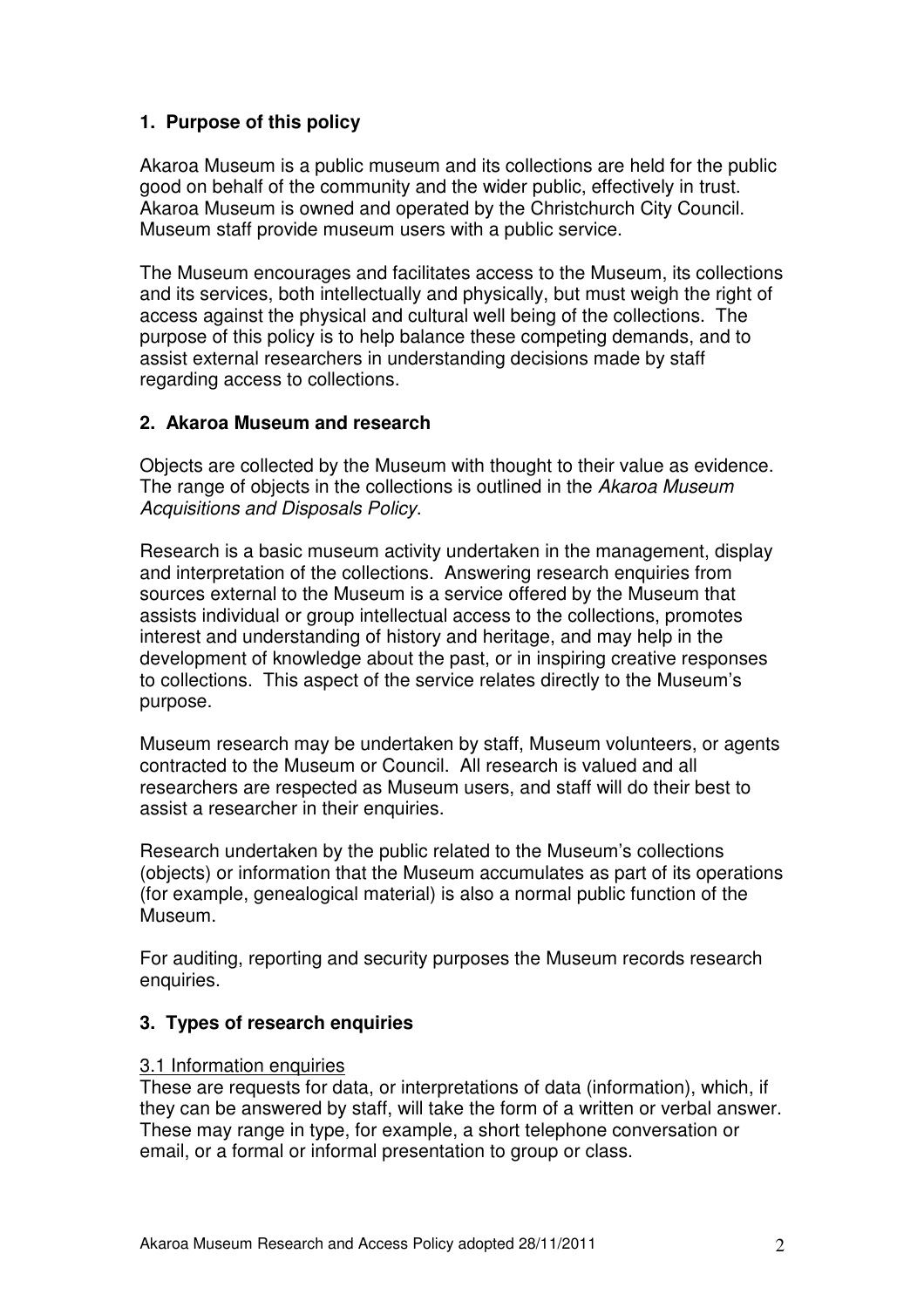#### 3.2 Object enquiries

3.2.1 Object enquiries are generally either requests for physical access to objects in the Museum's collections or requests to identify objects brought into the Museum.

3.2.2 Physical access to objects in the collections is normally through the gallery displays and changing temporary exhibitions. However, researchers may require access to objects not on display, and wish to interrogate the objects by close examination to develop data for particular research purposes. These enquiries normally result in a visit to the Museum or requests from staff for object photography or other specific research.

3.3.3 Requests to identify objects brought into the Museum by a member of the public are met in accordance with the terms specified on the Object Entry Form, as follows:

Akaroa Museum will act to identify object(s) for owners, in reference to its own collections. The Museum may refer the owner to other specialists. The Museum offers this service in good faith and will accept no liability for information that turns out to be incorrect or misleading.

The Museum cannot give valuations.

#### 3.3 Good faith

Staff will normally conduct a limited level of research on either type of enquiry on behalf of the researcher. This may not be enough to supply an answer to the enquiry, and may only establish that in-depth research is required or that the enquiry cannot be answered by staff here (in which case staff will endeavour to refer the enquirer other experts). The Museum answers enquiries in good faith and will accept no liability for information that turns out to be incorrect or misleading.

#### 3.4 Commercial gain

Both types of enquiry (3.1 and 3.2) are a specific request for a particular interest rather than a general one, and therefore require staff to shift from general public service to individual service. Where the recipient is using the enquiry for commercial gain, fees may apply which reflects the use of public service for commercial gain. Charges will also be made for photocopies, scans etc. provided to the enquirer.

#### 3.5 Fees & charges

In all cases the Museum reserves the right to recover actual and reasonable costs associated with research requests. These are subject to change and are listed separately to this document.

# **4. Supervision of researchers**

The Museum is responsible to its community and donors to provide appropriate levels of security for the preservation and protection of its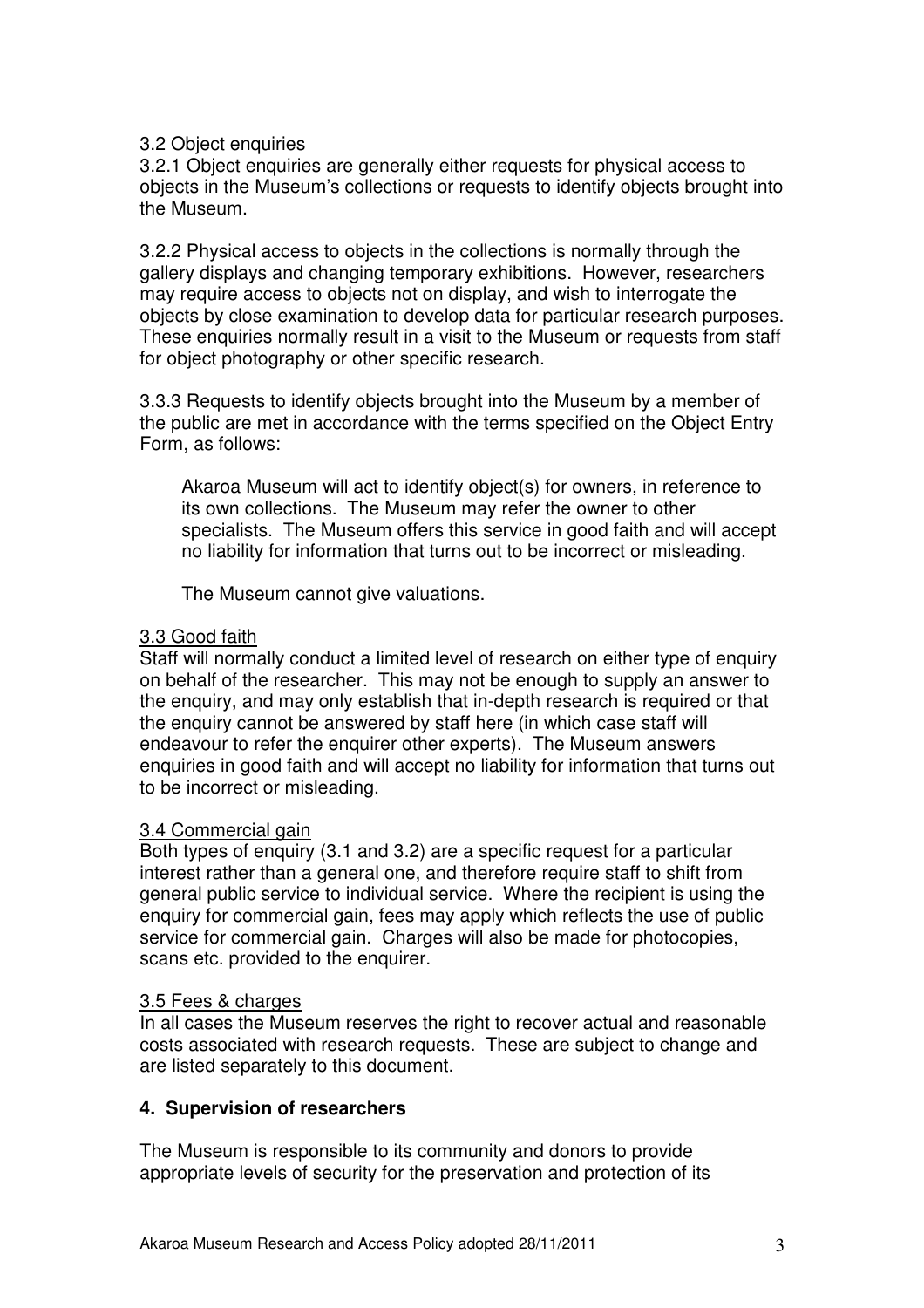collection. Handling is one of the greatest conservation risks to museum objects. For preventative conservation reasons staff have a duty to manage collections access and observe handling, handle objects on behalf of the researcher, or deny handling on grounds of fragility. This is a decision made on a case by case basis.

Other reasons for supervision are to provide physical security and for tracking object movement (i.e. to preserve the recorded locations of the objects and their order in storage and display). There may also be cultural reasons to take into consideration, or an embargo to enforce on objects stored nearby.

So that museum staff can offer an efficient service, staff prepare for researchers wanting access to collections. Therefore, access to collections by external researchers is offered by appointment as it requires planning by staff. The Museum's Guidelines for Researchers offers further quidance for researchers wanting to make such requests.

#### **5. Researcher responsibilities**

In providing access to its collections, the Museum expects that researchers will recognise their responsibilities to the institution, its collection and its staff. Researchers should be organised and clear in their requests, be prepared to share their findings with the Museum and be considerate of the demands their requests make on staff time and resources. Further detail about the Museum's expectations of researchers can be found in the Museum's Guidelines for Researchers.

#### **6. Access restrictions**

The Museum allows access to all of its collections unless there is a valid reason for restrictions. Staff may refuse access for any of the following reasons:

- access to the collections will not assist the researcher answer their enquiry (the enquiry is misplaced)
- access is precluded by conditions imposed by the donor of the object or material
- complying to the enquiry would be unethical
- more information about the research method or research outcomes are required, for example, in the case of destructive testing. In these cases a more formal research proposal may be requested (the format of this will be discussed with the researcher)
- the request would threaten the integrity of the object(s)
- the request would contravene an embargo or a cultural prohibition